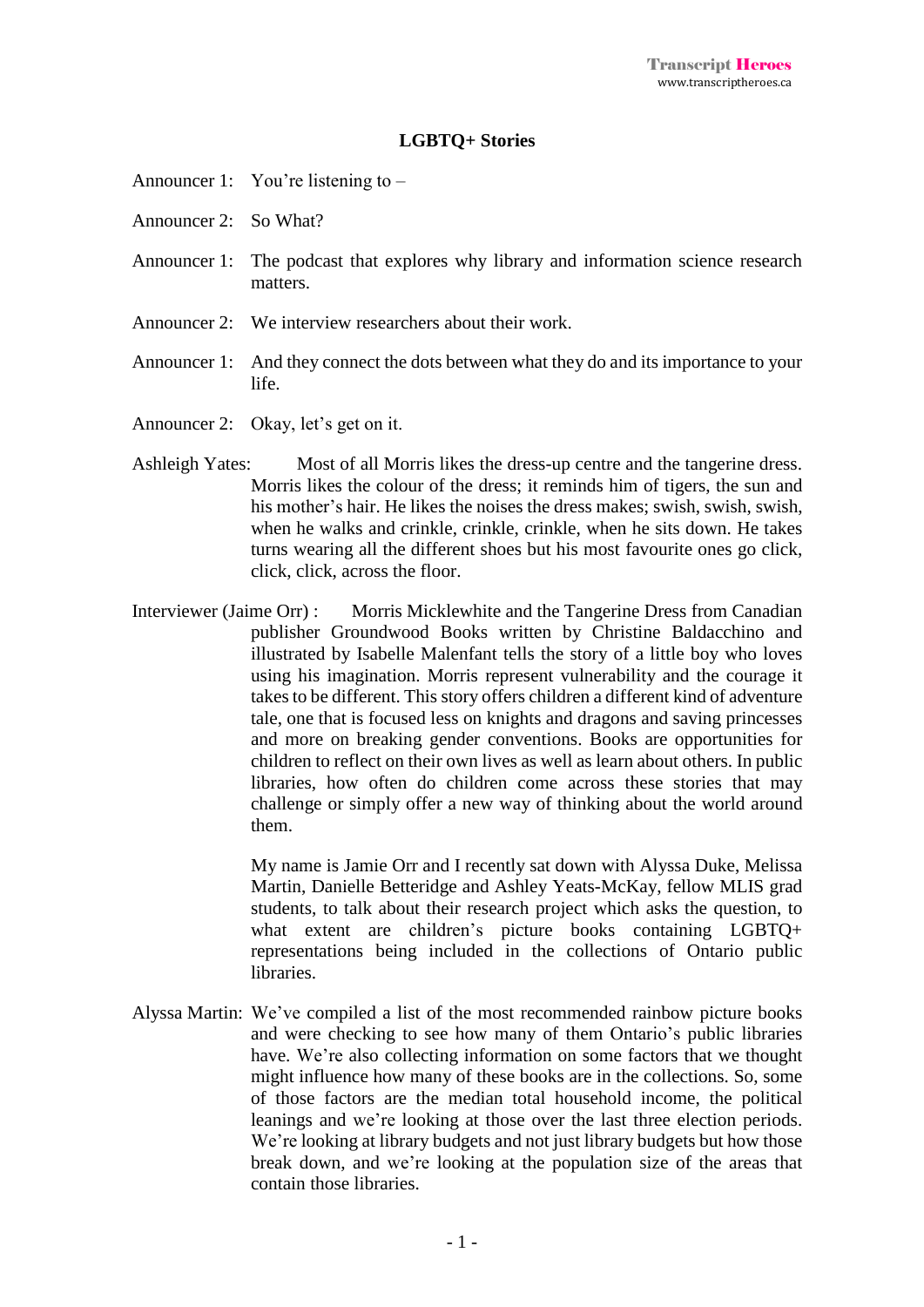- Danielle Bettridge: The average number of titles that a library held right now was about 25 to 26%, so very low. I mean ultimately I think when you look at our numbers, we might be surprised that these books are not necessarily already in the collection. This isn't meant to be, you know, some negative calling out of those libraries that are maybe not as diverse as we would like but that it's just hopefully going to bring that sense of awareness where they're going to look at their own collections in the same way that Alyssa and I have both spoken about how we noticed our collections and we wanted to maybe change it a little. Just if we're helping bring attention to it, if people are going to take that pause and read our research and think "Hmm, I should look at what we have to offer and maybe make some changes" then that's kind of what we're hoping for I guess.
- Ashleigh Yates: On Monday, Becky tried to pull the dress right off his back. "You can't wear it, you're a boy." On Tuesday, Eli, Henry and the other boys wouldn't let Morris ride on their spaceship unless he took off the dress. "Astronauts don't wear dresses."
- Alyssa Martin: There's been a lot of research about how seeing different people in the media offers – the consumers have said media – windows and doors, and the door is the ability to look at some media and see your own life in front of you. And it's a validating experience and it allows the person who's watching a movie or reading that book to see themselves and it gives them role models. It gives positive representation which is why it's so important not just to have token characters on the screen but characters that are real people, complex people with their own thoughts and emotions and a vast array of types of people. The other thing that was important was the windows and that's where people have the opportunity to look into someone else's life and to realize that not everybody thinks the same way and not everyone lives the same way but that's not a reason that everyone isn't deserving and worthy of respect. It's a lot harder to unteach lessons of bigotry or even just simple misunderstandings.

So, if we can reach kids before, you know, they've learned those ingrained patterns that might be hurtful to people, I think that that's just a huge step in the right direction. It would be really great if our library collections could offer more windows and more doors and I think that's, in the end, what we're hoping that this project accomplishes. And not just for LGBTQ picture books but really diversity in every capacity.

- Ashleigh Yates: On Friday, Morris pretended he had a tummy ache. When he thought of all the kids in his class and all the mean things they did and said, his tummy ached for real.
- Jaime Orr: Over the weekend Morris spent some time with his mother and his cat Meow. They made puzzles, they read books and Morris painted a painting. He used his imagination and he painted an elephant in space.
- Ashleigh Yates: "And who's that?" his mother asked pointing at the little boy in the tangerine dress riding atop the big blue elephant. Morris was hoping she'd ask. "That's me" he said.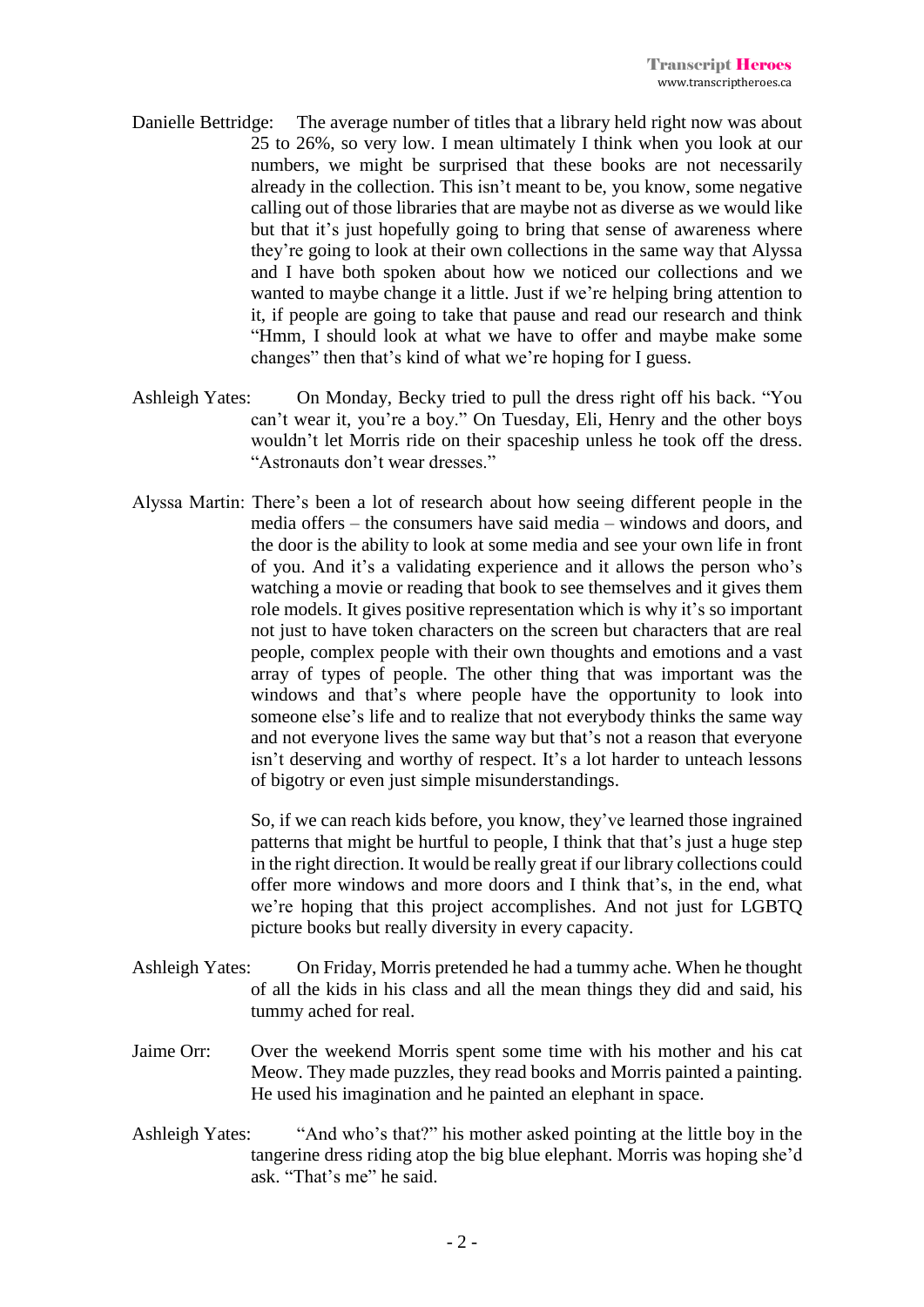Alissa Droog: One of the first things we did after we compiled the list was we read the books. We read about 80 to 100 books with LGBTQ+ themes and there were a variety of things we noticed. First animals – there's a lot of books that do feature animals and the problem with that is that you can kind of soften the tone of the actual LGBT+ content if you're using animals and not people. You're not showing them as real people if they're animals. That's one of the issues. There is also a number of books that  $don't - we$ call them books with double meaning and we tracked a number of them. For example, Red: A Crayon's Story talks about a crayon for the entire time but the crayon is transgender and you don't necessarily realize it. I read the book to my roommate and she said "I don't understand how this fits into your research." And I told her and she was like "Oh like totally – some of these books have double meanings and you don't necessarily get it unless you know.

Alyssa Martin: It's a metaphor.

Alissa Droog: Yeah.

- Danielle Bettridge: We're starting to see children's picture books where the child has two dads and that's a piece of the story in the same way that other stories say my mom and my dad and it goes about the story about penguins on a magical journey. It's a piece, you know. "I have two dads and they helped me get ready for my birthday party." But the story isn't about just the fact that I have two dads, it's about my birthday party and the fun that I'm going to have and it's a piece of the story book and I think that seeing things like that are also great as well.
- Danielle Bettridge: Partridge I think something and I can't speak to author but I think something's that really interesting with Red: A Crayon's Story, and other books that maybe have more subtle tones, is that part of what made the book popular is the community has taken it and taken ownership over it. Whether or not every person is going to pick it up and realize that this can be interpreted as a story about a transgender crayon, maybe doesn't matter so much as the fact that it's there and the LGBTQ+ community has said "This is the story and I can use it in this way." It's a high value book that's gotten a lot of attention I would say.
- Alyssa Martin: And we don't want to knock these books. There's nothing wrong with these books.

Danielle Bettridge: Yeah, absolutely.

Alyssa Martin: Sometimes it's great to have that metaphor or to have a book that can mean a lot of different things to a lot of different people. The problem is when they're the only books that exist and when they're the only voice because it's not exactly a voice. Like it's great but –

Danielle Bettridge: It's great but we want more.

Alyssa Martin: Yeah.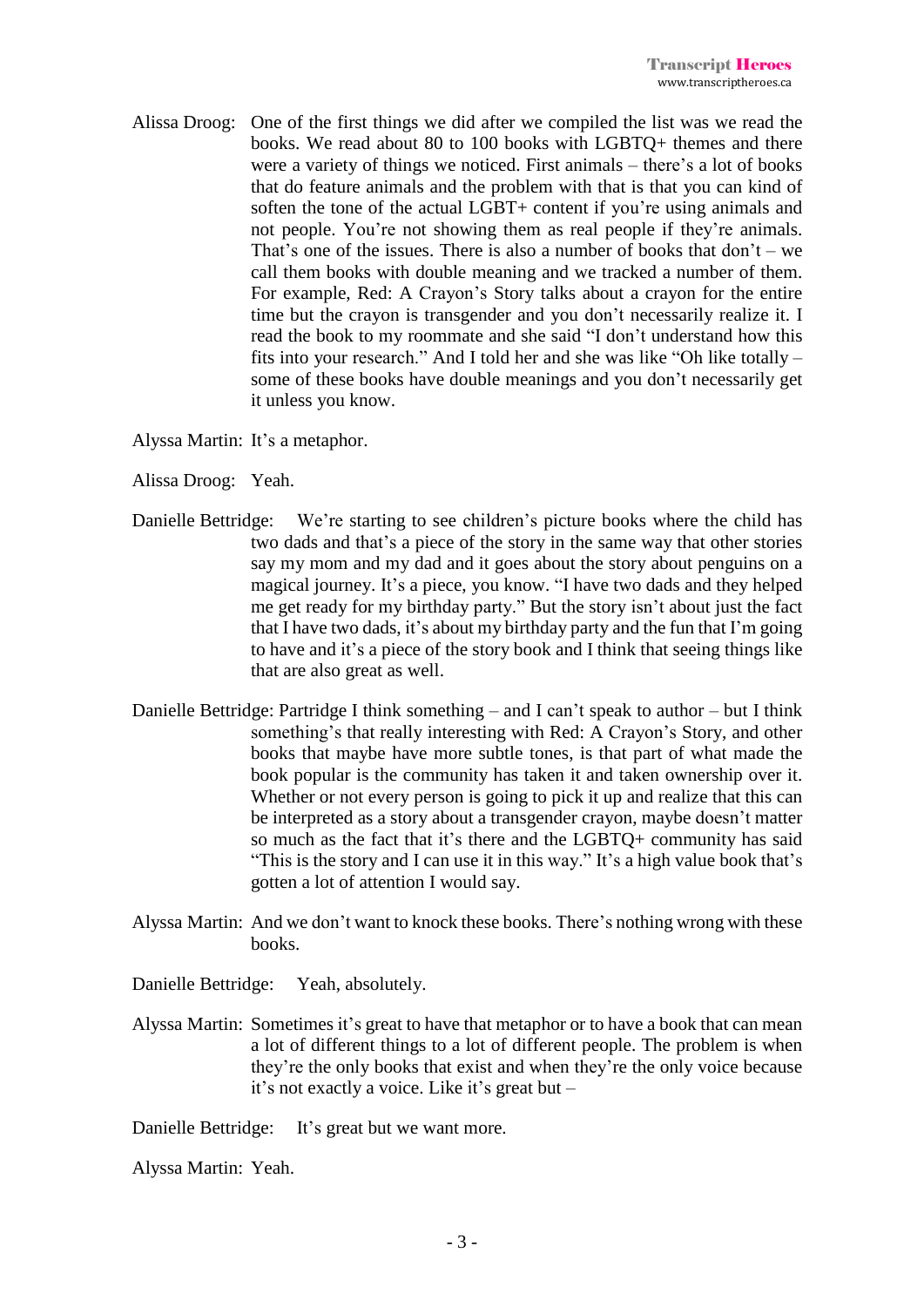- Danielle Bettridge: And I think that's the baseline is that it's a great story, we love it, but we want more. We want more representation, we want, you know, we want to see everyone represented.
- Alyssa Martin: 100%. There are issues with the books that we do have. In my particular opinion, I think that the art for a lot of these books could use a lot of work. I don't want to knock them too bad because they went there and they were doing something that no-body else was doing and I can't give them enough props for that. But the production quality for a lot of these books just is not on par with the production quality of a lot of other booksthat big publishing houses are making and it would be really nice to see these voices getting the same amplification that a lot of other voices are getting.
- Ashleigh Yates: Eli and Henry wouldn't let him on their spaceship so Morris built his own. He hung his painting on the front of it and climbed in, ready to take off. "Are there really elephants in space?" Eli asked, "And tigers?" "If you follow me, we can find out" Morris offered. Eli and Henry followed Morris to a planet that they had never visited before. As they explored Morris swish, swish, swished. The tangerine dress crinkle, crinkle, crinkled. His shoes clicked, clicked, clicked.
- Alyssa Martin: And it will help all those kids out there who are LGBTQ but also all those other kids who are just going to end up being allies.
- Danielle Bettridge: I think we're looking at the impact on this next generation and if we're able to help influence – if we're able to help bring these books, if we're able to help make these topics accessible to this new generation of kids – and you have to think about this like we're talking about children's picture books. These are those base storybooks that, you know, most kids are growing up looking at and reading, and if we're able to offer them these things at that young age, I think that it's going to really  $-$  it's going to bring about an amazing amount of change and empathy and just understanding that we're going to see when these kids today become adults.
- Alissa Droog: We're hoping to publish our results. We'd like to write possibly in a professional publication as well as an academic publication. The professional one will be for library practitioners with some guidance on how can you actually diversify your collection and also the academic one will be about, you know, our methodology; how did we actually go about doing this and why did we make the decisions that we did.
- Alyssa Martin: I think in that professional publication as well, we want to give some guidelines on just a couple of things to think about when you're looking at books. There are a lot of tropes out there and there are a lot of stories that have been told and they've been told very well and they've been told many, many, many times and there's a lot of other stories that aren't seeing that same representation. So there's a lot of stories about gay families, there's a lot of stories about lesbian families but we're not seeing a lot of stories about gender queer individuals or trans individuals. I think that's changing but we just want to like get people to like really analyse their whole collection and realize that just because this is an umbrella term doesn't